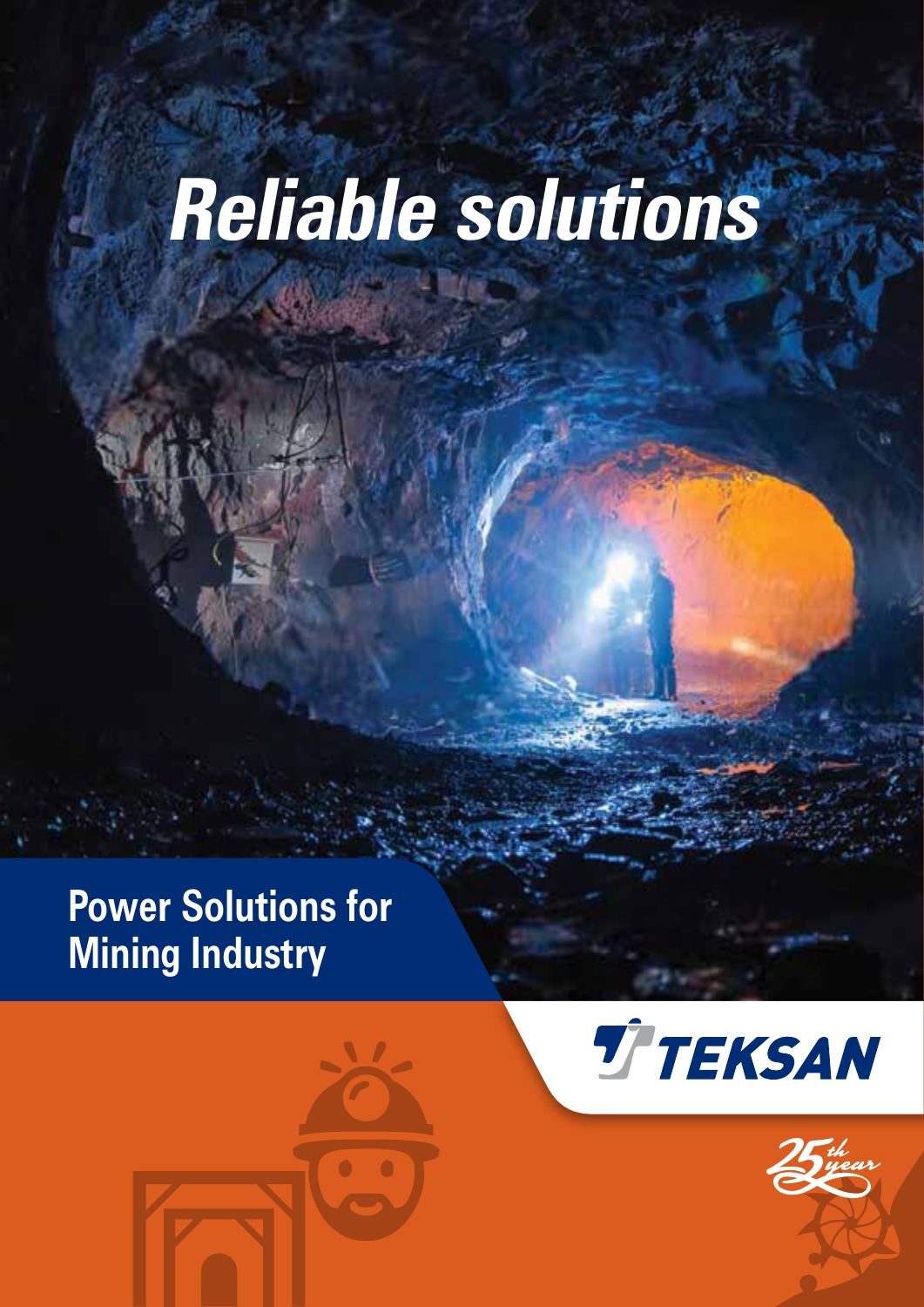

## **WHENEVER YOU NEED POWER, WE ARE ALWAYS WITH YOU...SINCE 1994!**

As Teksan, we are always there for you with our quality solutions designed for your requirements and our 7/24 fast technical support and maintenance services provided after-sales whenever and wherever you require the support of a continuous power. While your company is moving rapidly on the way to success, you shall always feel the support of Teksan, your trusted partner in power solutions.

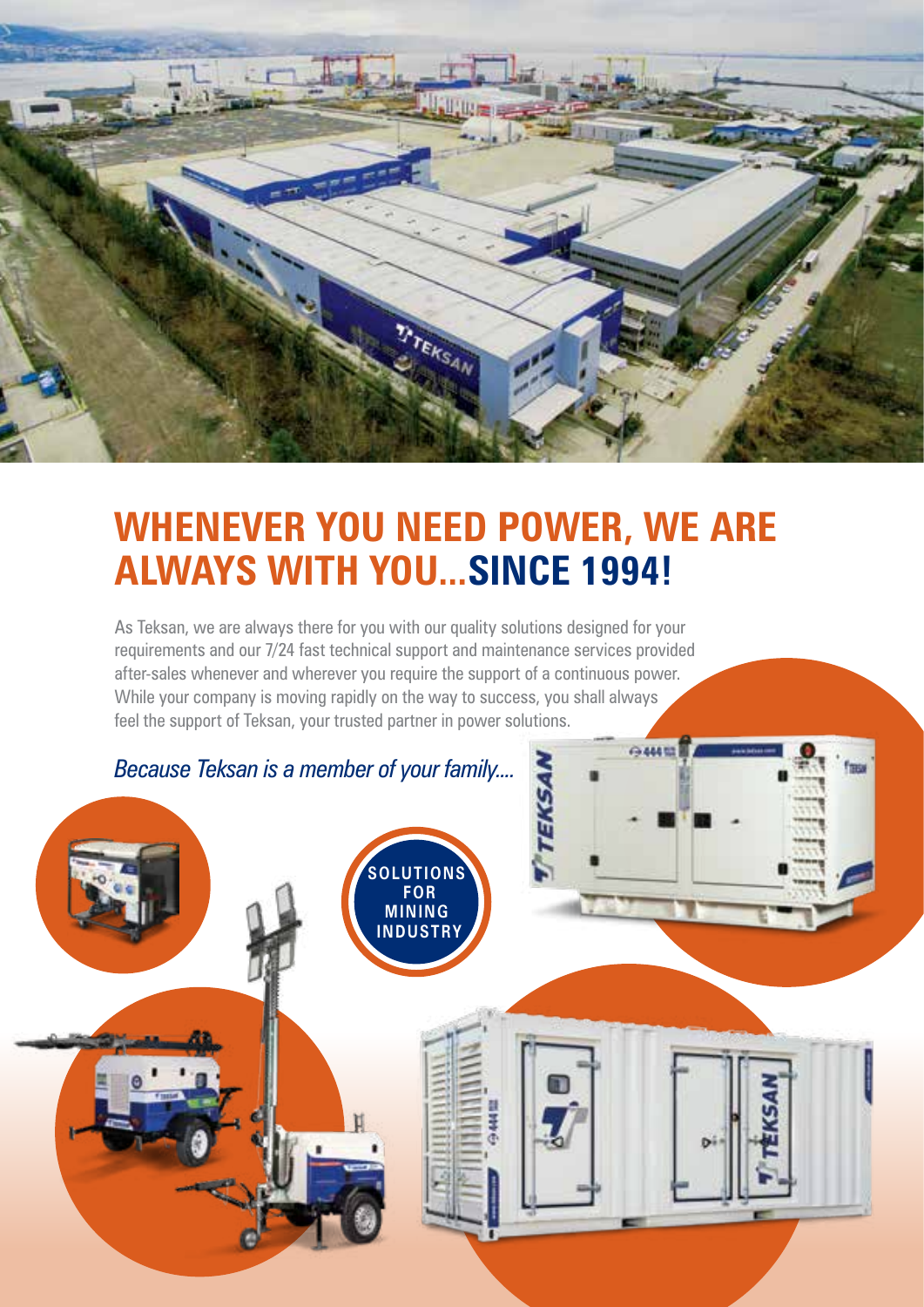## **We know the challenges of your business, and we design tailormade solutions that exceed your expectations…**

Thanks to our high performing and robust solutions that are specially designed for mining industry, not only on the surface but also under the ground we are always there for you. With Teksan's quality products that have low fuel consumption, high efficiency rates even under the most challenging conditions such as dust, vibration, high or low temperature, you will always be on the safe side.

While custom-made power solutions of Teksan decrease your opex with their low fuel consumptions, their robust structures minimize the risk of failure, their designs and state-of-the-art features provide easy maintenance. Not only with its reliable products but also with its comprehensive, fast technical and spare parts support, Teksan will deliver added value to your business.

Teksan not only manufactures mobile and stationary gensets with specially insulated canopies for the full protection against loud noise, fire as well as liquid contact, and can with optional features such as remote radiator, high capacity fuel tanks, remote monitoring system but also safe-guards your uninterrupted power through its strong after-sales services...







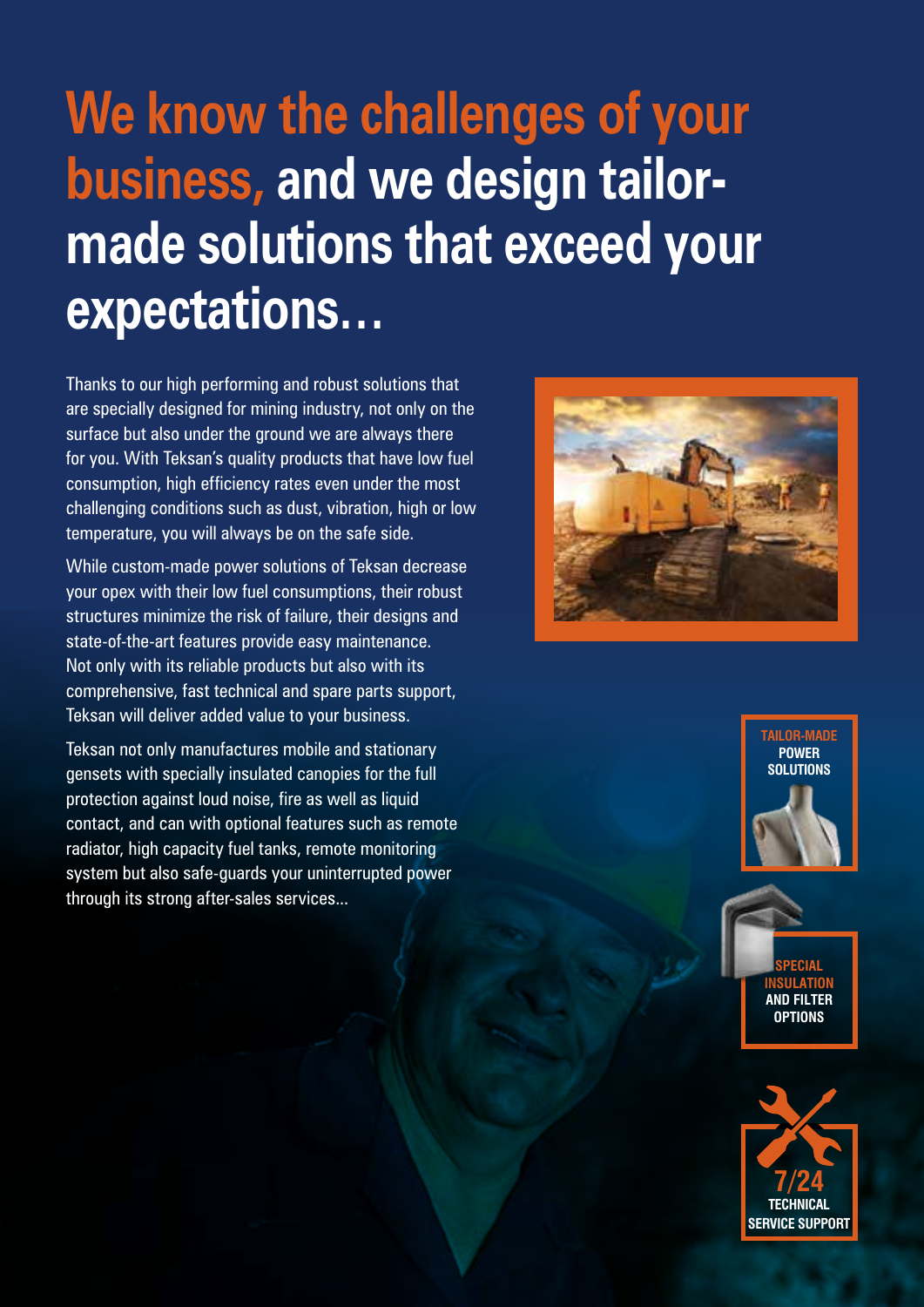#### **ÖZYURT MAKİNE / MOBILE STONE CRUSHER / TURKEY DIESEL**



#### **PROJECT REQUIREMENTS**

Providing the energy need of specially produced stone crusher.

#### **SOLUTION WE HAVE PROVIDED**

A special 330 kVA genset was coupled with 450 kVA special type alternator for the continuous operation of the mobile crusher, in addition, the field type air intake filters to prevent dusty environment effects and leaf type manual shutter to prevent dust from entering the machine when the machine is not working were used.

#### **OHTIONS**

- Bowl-type special vibration mounts between the engine and the frame, Specially designed panel with sheet metal protection,
- Reinforced, double-wall fuel tank with a special frame, Fuel filling strainer,



- Fuel tank ventilation in front of the radiator,
- Crankcase ventilation in front of the cabinet,
- Warning buzzer system for faults and low fuel level warnings,
- Interchangeable type sand filter for the air intake section of the cabinet, Special filter for the air exhaust section of the cabinet, leave type manual blind in front of the radiator.